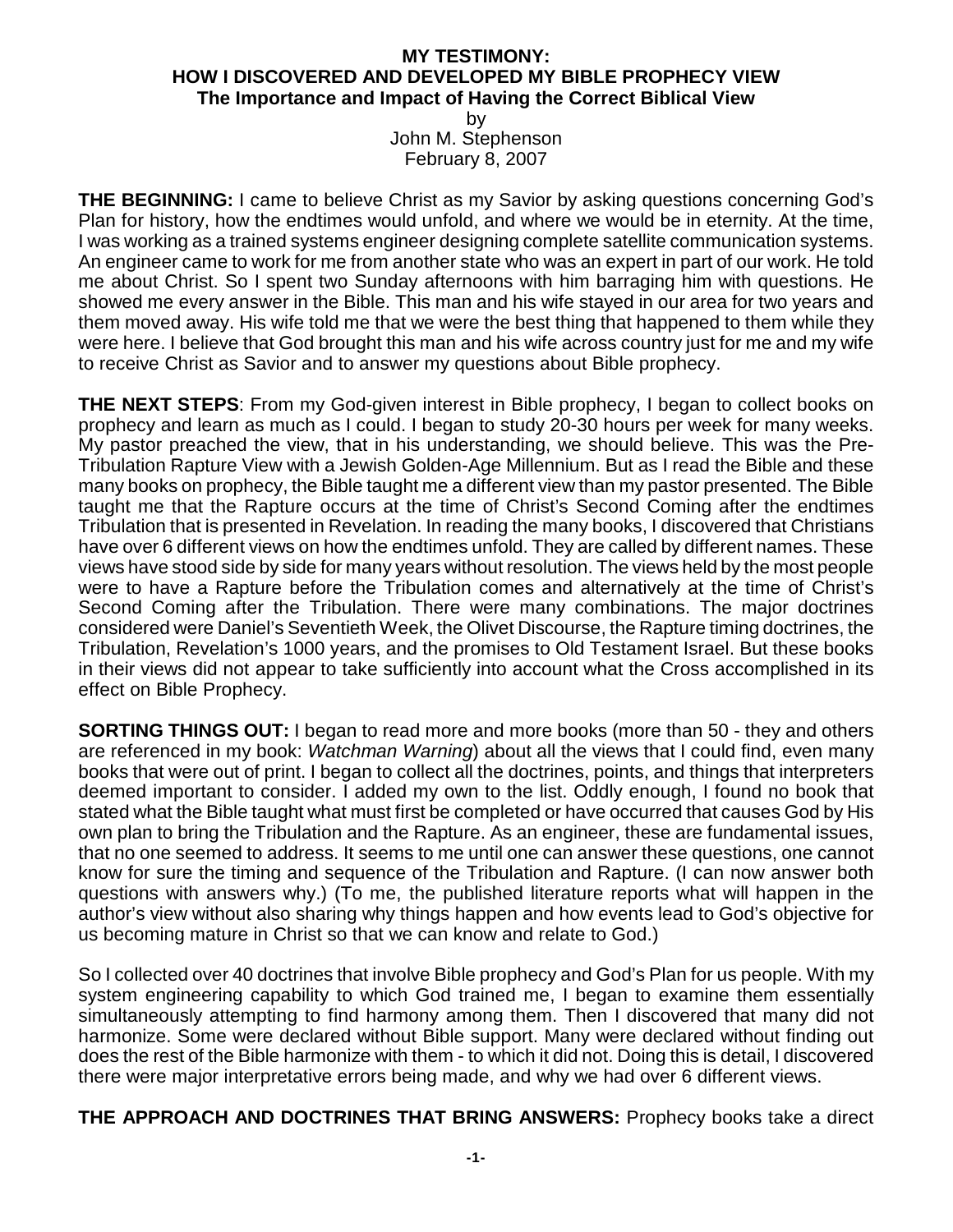approach to studying Bible prophecy. But because of the interpretative errors and because of the lack of resolution between the views, this approach appears inadequate. So I took a different approach that I could, being a systems engineer, that does systematic thinking.

I began to study God's Plan from Genesis to Revelation for history and His plan and objectives for man being on the earth - the how and why of history. Then I placed prophecy in as His Plan's end phase. So I took a system engineering approach to discover God's system so to speak. In doing this, I first found God's purpose for man and then how and why biblical history's events go together allowing His this plan to be fulfilled. Then many of the hard questions either went away or we found other approaches that helped us find the actual fulfillment of prophecy doctrines. We discovered as much as we could of the reasons why God does things. When we did this, even though we do not know all the details, the endtimes sequence, in our view, becomes clear without ambiguity. We found that the many prophetic and related doctrines (over 40) completely harmonize when the recognized interpretive errors were removed.

So why are we on the earth amidst spiritual warfare? We are here to gain a mature high-skill spiritual ability in Christ likeness in relationship living. We are told to walk as our Lord Jesus walked. He only did what came from the Father as a source. So when people saw Him, they saw God the Father instead of Him because He, from Himself, was doing nothing. We are to train to live this way. Apart from living in this relationship to God, there is nothing. We are to recognize and appreciate God's Greatness and let Him direct all parts of our lives.

This maturity gives us the spiritual ability to know and relate to God throughout eternity. It allows us to live holy and righteously in close fellowship with God and each other where God directs all our thoughts and actions. He becomes God all in all. This is independent of where we live on the earth. We must keep our eyes on God's objective and respond to Him with excellence and commitment so that this maturity in Christ-likeness is developed in us.

**DISCUSSION (there is much-much more):** Before we became Christians, we were in Satan's Dominion under his eternal control. When we became Christians, we were placed into Christ where there are no ethnic divisions. We were bought out of the slave market of sin by the purchase price of Christ's blood in redemption. In Christ, there is no Jew or Gentile, male or female, bond or free, etc. We, as believers in Christ's Cross, are all one in Christ. Only Christ our Lord can have preeminence and first place. The Cross set aside the Jewish worship system forever of animal sacrifices and physical temples. In Christ we are to be living sacrifices and are the temple of God. When we became Christians, we were transferred from Satan's Dominion under his eternal control into God's Kingdom under Christ's eternal control. As such, we became the Body and Church of Christ. One cannot be a believer without being in the Church. Christ has only one Body.

This understanding teaches without ambiguity that there cannot be and will not be any future exclusive Jewish periods after the Cross. They have no redemptive purpose. This means there will not be a Pre-Tribulation Rapture, a Jewish Tribulation, and a Jewish Golden-Age Millennium after Christ's Second Coming. Thus, Dispensational Theology, as such, is not taught in Scripture. This conclusion is verified by seeing that Daniel's seventieth week is history at the time of the Cross (the Tribulation will most likely last longer than seven years), the abomination of desolation in the Olivet Discourse occurred in AD70, and Revelation's characteristics are all nations and not exclusively Jewish.

Daniel's seventieth week has been a stumbling block to interpreters. If one believes it is future and equal to the endtimes Tribulation, being an exclusive Jewish period, it forces a Pre-Tribulation Rapture of the all-nations Church. On the other hand, if it is history at the time of our Lord, It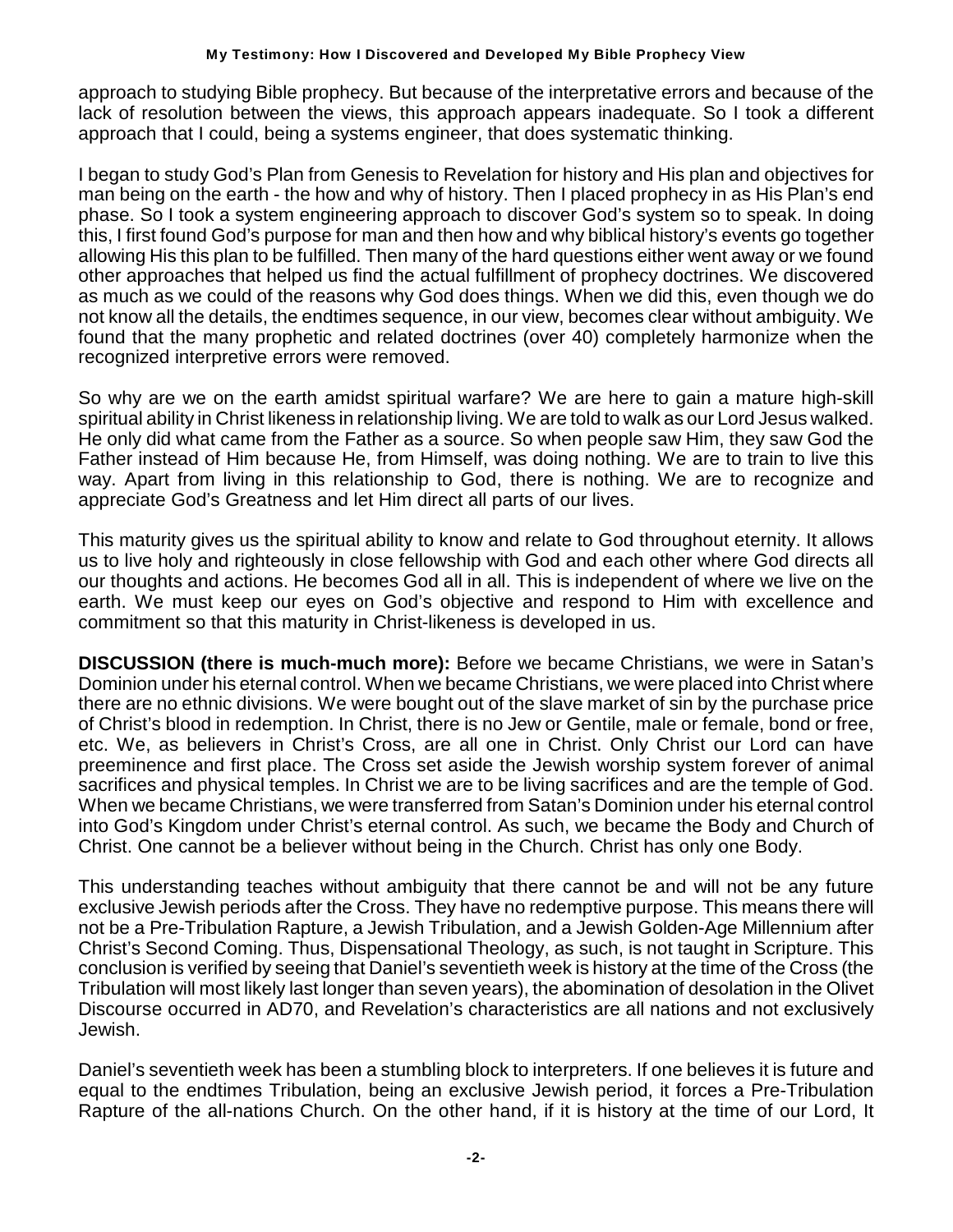## **My Testimony: How I Discovered and Developed My Bible Prophecy View**

suggests a Post-Tribulation Rapture. When you work hard to find all the aspects that go with the prophecy and read the insights in Martin Anstey's *Chronology of the Old Testament,* It becomes clear that the seventieth week can only be history. There are many interpretive errors and wrong concepts being used to make the seventieth week be future and equal to the endtimes Tribulation. (My detailed Scriptural development of Daniel's seventy weeks is presented in an appendix in *Watchman Warning.*)

When we understand God's Plan for history with the spiritual warfare, we see that the Rapture cannot occur until after all people who are to live, have lived, and have made formal and binding decisions to accept or deny the Gospel. The wheat (believers) cannot be separated from the tares (unbelievers) until after all the tares are bundled for the fire - the Lake of Fire. Christ sits at the Father's right hand until all His enemies come under His authority and become His footstool. This happens after all people who are to live have made formal decisions to accept or deny the Gospel during the Mark-of-the-Beast Period in the Tribulation, the Great One. Christ at His Second Coming casts the persons of the Beast and the False Prophet into the Lake of Fire. These tell us there is an endtimes Tribulation and the Rapture occurs after the Tribulation at the seventh trumpet after the heavenly court awards the Kingdom off the World that becomes the Kingdom of God to Christ. This happens after the heavenly court determines He has won the spiritual warfare. The court then awards Christ the legal authority now, according to God's Plan, to bring the resurrections, final judgments, the termination of history, and placing all people into their eternal states.

Christ's Second Coming in the clouds covers the time period that includes the Rapture, the 1000 years (that can be a day of time), the resurrections of the Just and Unjust, and the Great White Throne Judgment. When Christ comes, He delivers all people into their eternal states.

**WHAT ABOUT ISRAEL (there is much-much more):** The understanding of Israel's role as a Covenant Nation after the Cross and the Old Testament promises to Israel have been or will be fulfilled have been a dilemma to interpreters for some time. This has brought several different prophetic views. Israel and her land had a very important role before the Cross. Israel was the land where our Lord was to be crucified. Israel brought the worship system that was to be a shadow of the Cross, She brought many Bible books and provided the genealogy for the Christ. She brought the Law that was to lead people to realize they sinned and needed a satisfied justice for her sin. But all this ended at the Cross.

Christ was married to Israel before the Cross. After the Cross, the Church is the bride of Christ in the oriental marriage concept. By His own laws, He cannot have two wives at the same time. The Scriptures declaratively teach that Israel's Northern Kingdom was given a writ of divorce. Because of the Joel prophecy stating that God's Word is now going to all people from the Day of Pentecost, and because Christ is now marrying the Church, we know that He divorced the Southern Kingdom at the Cross when they rejected Him for all time when they declared that His blood be on them and on their children. Thus, the Covenant Nation of Israel in God's redemptive program is gone forever. However, God has not rejected the Jews as people in any manner because they can have all that God and Christ offer anyone - salvation and maturity in Christ with eternity with God forever. But Israel as a Covenant Nation has no role after the Cross. Prophecies in Joshua and other books state that all the land that God promised Israel had happened. The Bible promises that Christ will sit on David's throne. Acts 2 teaches this is happening now as Christ rules the Kingdom of God from heaven. In order to understand prophecy, one must clearly differentiate between the Covenant Nation of Israel and the believers in Israel. There are no promises to Israel as a Covenant nation that have not been fulfilled. Israel as a nation does not become the Church and the Church does not replace Israel. The believers in Israel become part of the Church with the Gentiles. Again, all are one in Christ growing together to become mature in Christ. This is God's Plan. Israel as a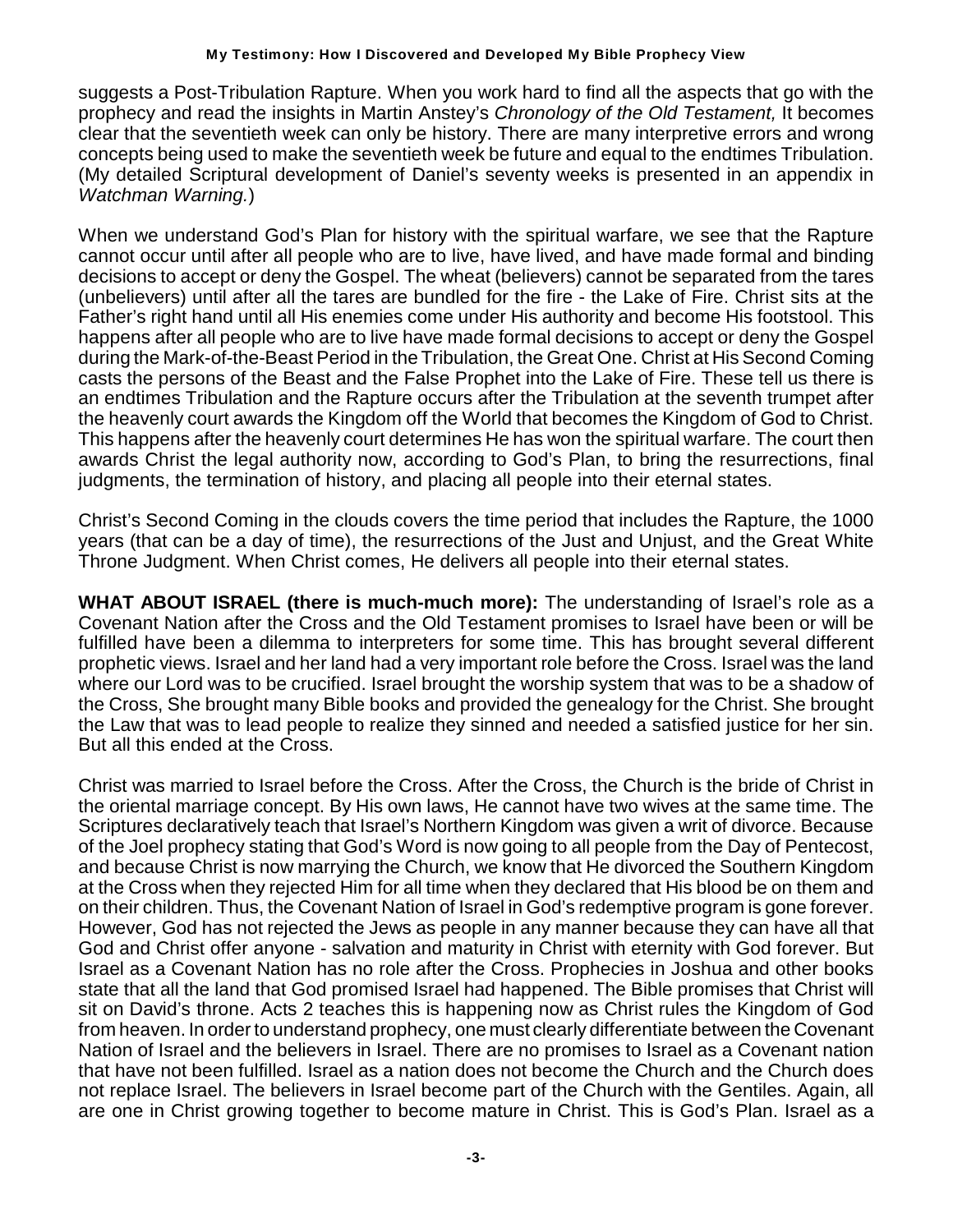Covenant Nation had a very vital role before the Cross, but none now in God's Plan, though she may in Satan's Plan to deceive the Church and set up his endtimes plans. God may use Satan's plan to help terminate history. God did not bring the current Israel back into the land. The Jews are in the land in apostasy. In my view, as long as interpreters wrongly hang on to a future return of Israel as a Covenant Nation to the land and do not see that God's only plan is to mature His people in Christ in order to know and relate to Him, they will never really understand Bible Prophecy and God's Plan for people. And further, they will generally not prepare their people for the endtimes.

**SEQUENCE CONCLUSIONS:** The above approach and investigation discovers that there is an endtimes Tribulation, the Rapture comes after the Tribulation at Christ's Second Coming. It teaches that the 1000 years come during the time of His Coming. And all of history is to train responding people to become mature in Christ so that in eternity they have the mature spiritual ability to fellowship with and know and relate to the infinite perfect God in His depth-breadth throughout eternity. Apart from this, there is nothing. Can you imagine living in absolute perfection in holiness and righteousness without sin, sorrow, or slickness of any kind under the leading and guiding of a most perfect God in the midst of His Great Glory? Study His attributes and character qualities to see His infinite Greatness and Perfection.

**HOW DO REVELATION'S EVENTS UNFOLD:** The next step was to study Revelation's sequence and how its events unfold. Revelation's evens unfold in a sequence and manner as revealed in the seven-sealed scroll. The Bible uses scrolls to describe how people won back their lost property. Thus, Revelation's events unfold in a manner that allows Christ to win back the Earth's Title Deed that was lost to Satan in the Garden of Eden when Adam and Eve sinned. Christ must win back the Title Deed in order to have the authority, according to God's Plan, to bring the Rapture, resurrections, and final judgments. In order to understand Revelation, I began to take the vocabulary, events, entities, etc. as used in Revelation and make a Bible search for their use elsewhere in the Bible for insights. I discovered that Revelation's sequence is the same or similar sequence that God used with Old Testament Israel in her relationship to God. In each sequence, there was a favored nation. Was Israel and is now the United States. The United States being a favored nation was discovered by noting that her general characteristics match those of Israel. When the favored nation has general obedience, God greatly blesses the nation. God has blessed the United States far greater in orders of magnitude than He has blessed any other nation in history including Israel and England (in her heyday). The United States is a most favored nation. Then when the believers followed by the people in this favored nation turn away from God, going their own way, in disobedience, God brings warning by His watchmen that disciplinary action is coming by being placed under world government. Today, many persons in the underground movement in books, internet, and radio programs have been warning for some time that a socialistic world government is soon coming. It will come as the result of a most severe world calamity. I have written two books and many reports. When the degree of disobedience crosses God's allowable threshold, He uses Satan to bring world government or empire that places the favored nation and world under its servitude in bondage for a number of years in divine discipline. For example, Israel's Southern Kingdom was in bondage discipline for seventy years, When the discipline period is over, He delivers His people to Himself - was to Israel's land now is to Christ in the Rapture. He then destroys the world empire. Revelation's events include those of the calamity that brings world government and under the discipline period. It then shows the deliverance of God's people based on the principles previously mentioned. Now signs and conditions in the United States as a favored nation and in the world signal that the calamity bringing world government and discipline are on our doorstep, coming at any time. The time is only known to God. We should clearly understand that the falling away of the Church carries the prime responsibility to bring the disciplinary endtimes Tribulation period. The Church will definitely go through the Tribulation. My book: *Watchman Warning* develops the pattern sequence of Revelation's events in detail. My book: *Watchman How*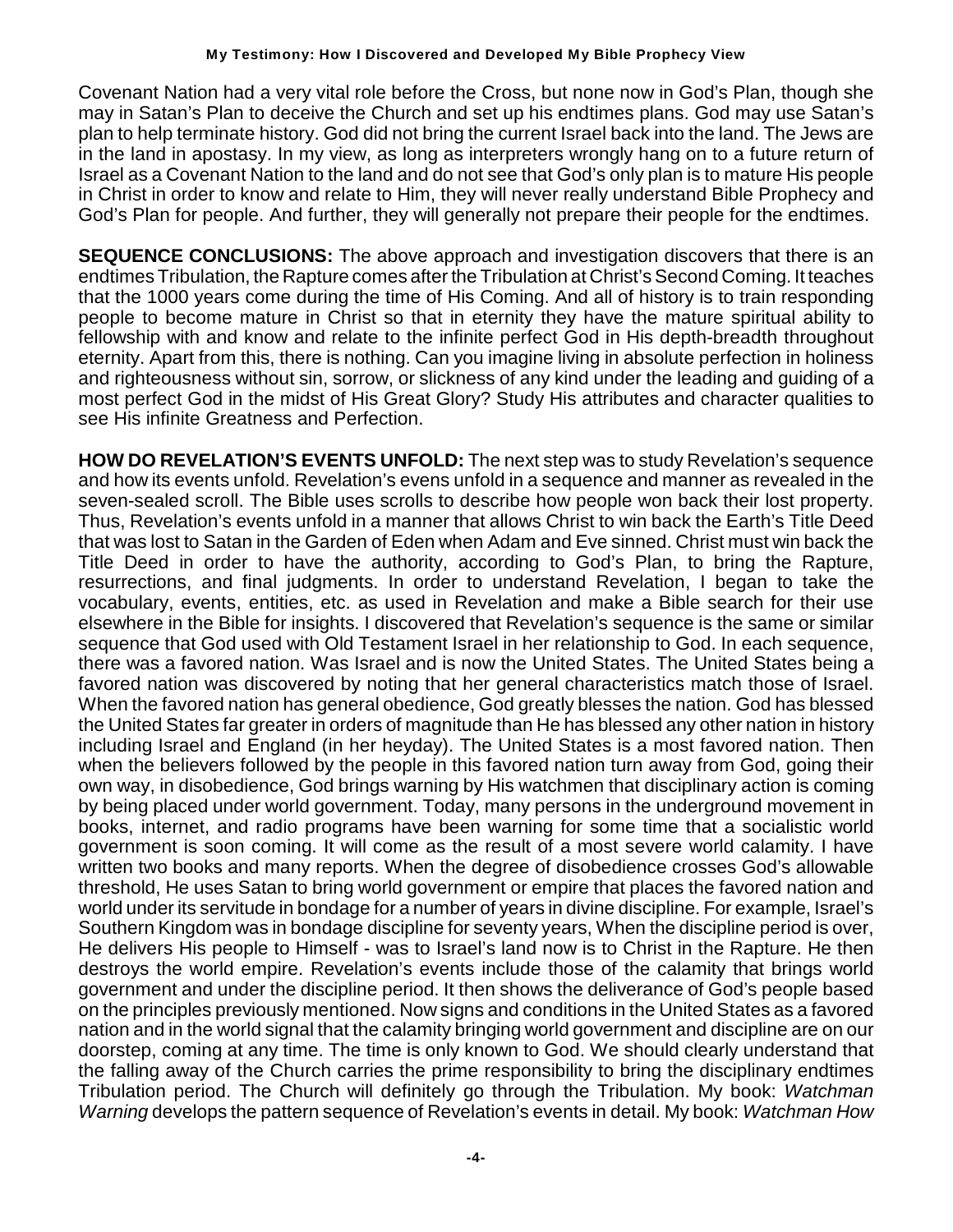*Far Gone is the Night?* has a good summary. Because the sequence in Israel repeats in Revelation's time, by studying what happened to Israel, we gain insight to what can happen in Revelation's endtimes and know the signs that signal the endtimes calamity is coming. They are happening now. These expected events are published in *Watchman Warning,* in my Endtimes Scenario Report, and in my other reports. Because the sequence repeats, I call it a Pattern Sequence and my prophecy view, The Pattern View.

**RESOLUTION:** I believe that my prophetic view can brings resolution to the many views held over history. I can still have mistakes, but the view's tenets, in my understanding, harmonize together and with all the Bible as far as I can tell. It is founded on the harmonization of over 40 doctrines and after examining the many doctrines that others deem important. They fit God's plan to mature His people and His method to terminate history and taking into account the objectives and result of spiritual warfare. I pray that readers will adopt my view (which I believe is the correct biblical view) and teach it to others and list my web site on theirs.

## **IMPACT FROM PROPHECY - SO WHAT DO WE DO?:** We have at least two jobs.

One, from the understanding of the endtimes sequence, is to warn, alert, and brief our church people of what is coming, why it is coming, and what they will experience. Part of this warning should be to the United States' public people so they might change to become Christians and then when the world government comes, they will know what is happening. But few are expected to take heed to the warning to change and prepare. They will be caught unprepared and blind sided.

The other as God's Plan for all periods is to mature our people, especially our children and youth, in Christ-likeness and now with a sense of urgency using a version of God's Whole Counsel. We should also put in some provisions to get through the calamity. We should place all our people into small home mutual support groups. We should do these now before we understand everything. If we wait to act until we know and understand more, we will lose time and can be caught blind-sided by the calamity. We do not know when exactly it is coming. Based on what happened to Israel, most churches are not expected to act and prepare. They will be caught blind-sided.

**IMPACT FROM ENDTIMES UNDERSTANDING, NOW TAKE WARNING AND PREPARE:** Signs signal the calamity, Tribulation, and endtimes world government can come at any time now or in the next few to many years. Again, only God knows the time. Prepare and train your children and youth to stand strong in Christ for when they will be taken from you and be satanically educated by the state. This is partly happening now by the dumbing down of our public school and church youth. *This dumbing down is creating an immature church, with a loss of biblical intellect and with a low plateau of biblical knowledge. Few will be able to know and teach the Bible in any depth as the future unfolds.*

Thus, we should now, with urgency, train our people, including our children and youth, to become mature in Christ and to stand strong in Christ with the coming persecution and satanic indoctrination. Realize our country will be taken from us and never again to return with the freedoms and free enterprise we now enjoy. By our disobedience to God, we have given away our freedoms. We have not learned to obey God in freedom. We will now soon get another opportunity, but this time under world government, persecution, shortages of food and goods, and in incarceration.

(Under great prosperity, as has happened in Israel and in these endtimes in the United States, people tend to depend upon the prosperity instead of upon God. They enjoy what prosperity brings and go much of their own way. Without fear of having life's needs, the people go their own way.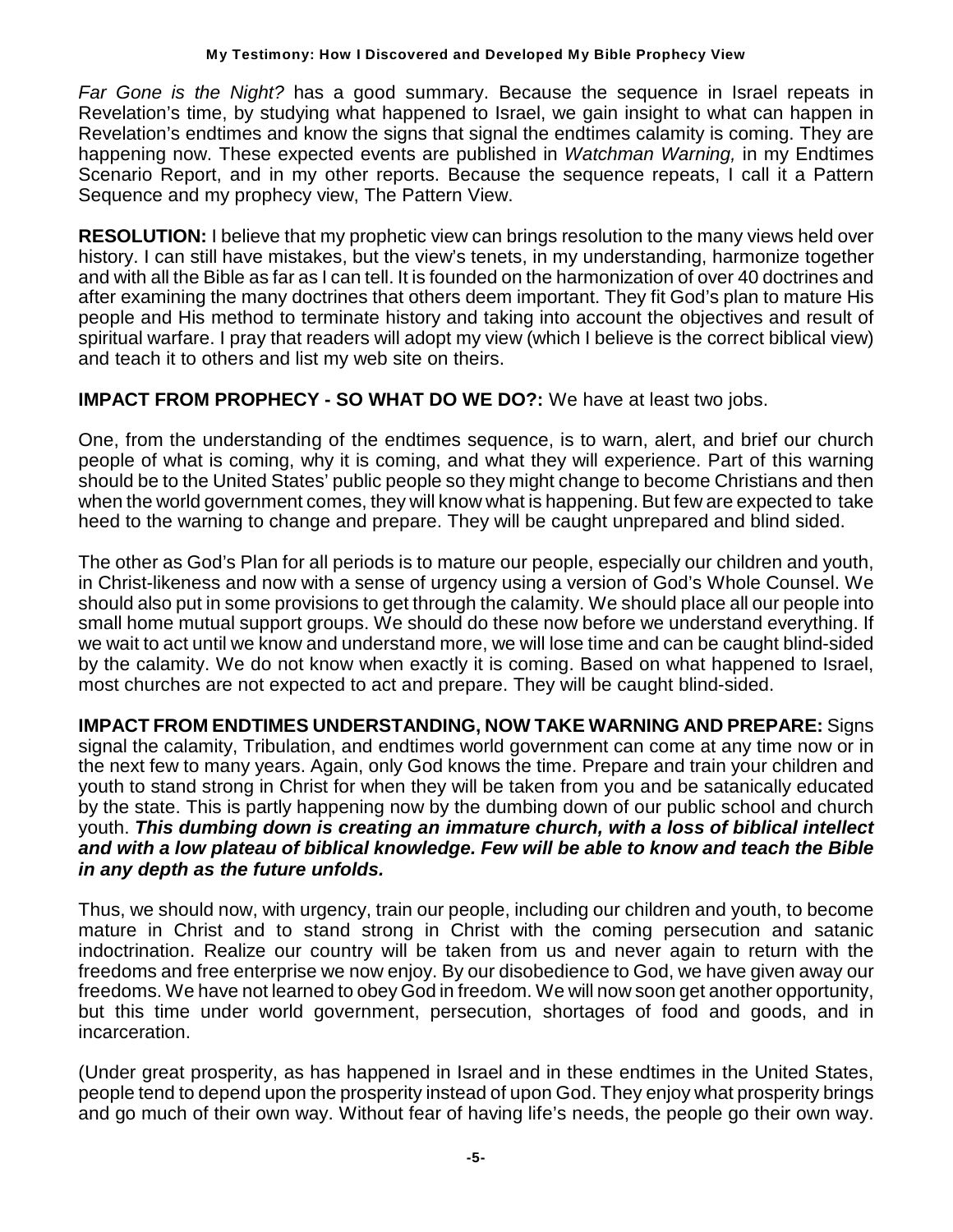This combined with people from behind the scenes working to bring world government, brings a nation that is falling away from God. This is happening to the United States. The people attempting to bring world government are allowed more power commensurate with the Church falling away. Because the sin in the nation is now greatly increasing, we now without doubt our churches are falling away from God's best. They are helping to bring the endtimes Tribulation.)

Use my web site to learn all you can. I have gained much information from the works of others. There is much explanation and help. Send us suggestions. We are regularly adding to it.

**BOOKS AND REPORTS**: As stated, I have documented and published my prophecy view in its Scriptural detailed development in my book *Watchman Warning* (1994). I summarized it in *Watchman, How Far Gone is the Night?* (1995). I have written it in many reports in the last few years on my web site.

**APPENDIX ONE: PLEASE READ MY BOOKS AND REPORTS FOR THE SAKE OF YOUR PEOPLE, ESPECIALLY YOUR CHILDREN AND YOUTH**: If you will take the time to read my web site prophecy reports and books, you, in my view, will come to believe as I do. My work, from being a systems engineer, using works from many others, presents more doctrines and shows how they fit into God's Plan more than any or most books I have read. My books and reports present additional insights generally not now in the published literature. I realize that many have studied much to establish their views. But please read my reports and books and review the doctrines. You will need to handle them in some way, even if initially you have a different view than I have. I am attempting to get my view known through my web site. We need a platform to get our information to the public.

**APPENDIX TWO: NEEDED TRAINING - TAKE URGENT ACTION:** We should train our people especially our children and youth, to have God's best and maturity with some version of God's Whole Counsel in depth-breadth academically and practically life oriented so we are at least with commitment and excellence: (1) worshiping, glorifying, pleasing, honoring, and obeying God; (2) living godly lives in head-subordinate relationships patterned after our Lord's walk with the Father by strong faith and with sacrificial love; (3) helping to accomplish God's work of evangelizing complete areas (especially the children and youth); discipling converts to maturity in Christ, building godly families, planting churches, and reaching out to help the needy; and (4) learning to believe, and stand strong on the Christian-Faith Doctrines, including God's attributes. We should work for God's best and to be a living example and testimony of all that God wants us to be. When people see and observe us, they should see and observe Christ in us, not us. From ourselves we should be doing nothing. Such testimony will attract others to God and the Cross - a life that is lived.

*We should train with some urgency because when the calamity comes, our training time will be essentially over. We must ensure to train our children and youth because under world government, they do not stand a chance with the coming satanic indoctrination. Much of our youth in our public schools and churches are being dumbed down. They will not know what is happening remaining in this condition.*

*When we train, we should ensure we are teaching both what to do, but also very importantly, how we do things and then with testimony for how we lived it out. We must begin by teaching content and what to do, but we do not become mature until we live it out. We need to know how we do this. So this should be taught. The problem we have is that many teachers and pastors teach what to do without also training with how to do things. So many*